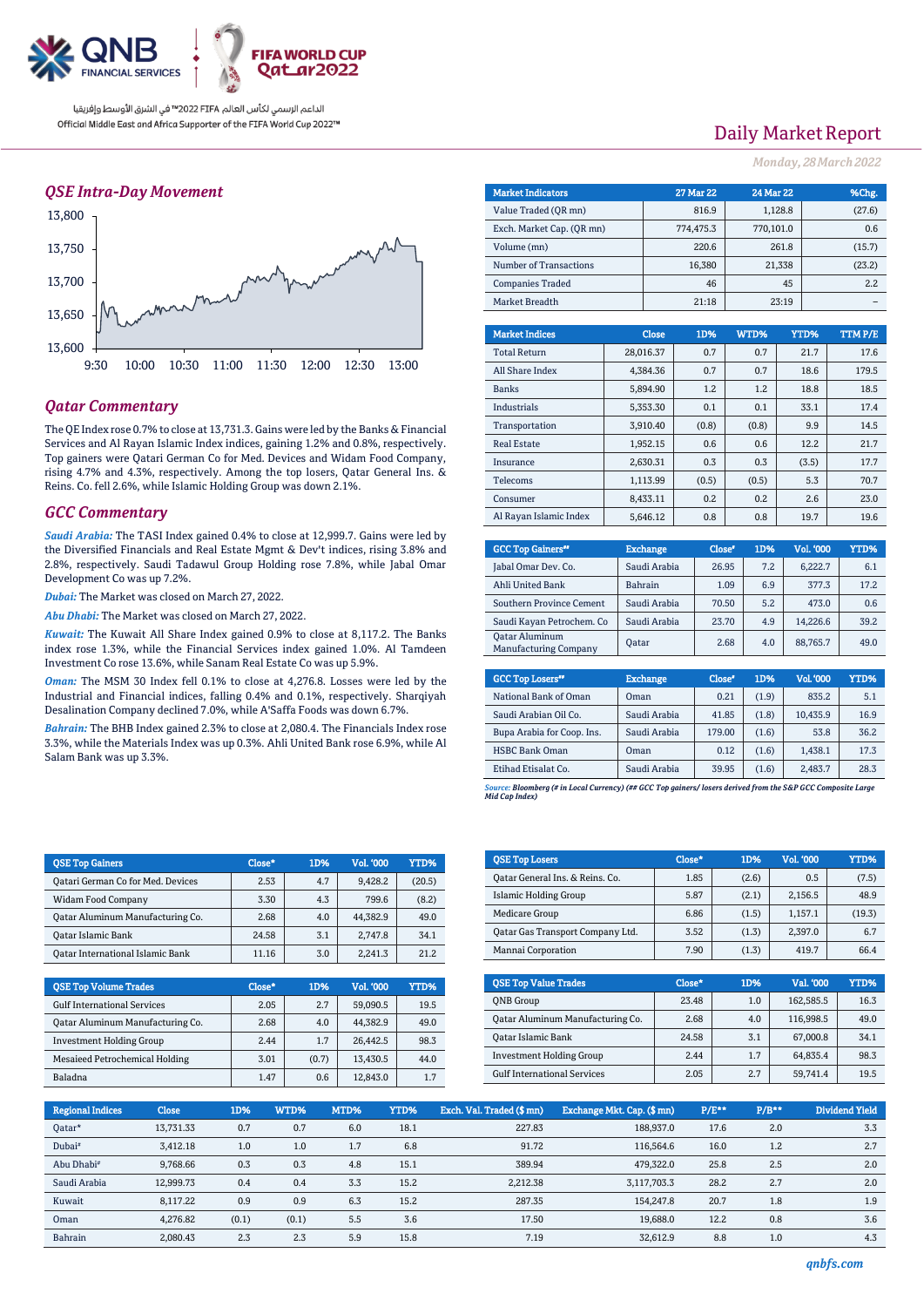

# Daily Market Report

*Monday, 28March2022*

*Source: Bloomberg, Qatar Stock Exchange, Tadawul, Muscat Securities Market and Dubai Financial Market (\*\* TTM; \* Value traded (\$ mn) do not include special trades, if any; #Data as of March 25, 2022)*

### *Qatar Market Commentary*

- The QE Index rose 0.7% to close at 13,731.3. The Banks & Financial Services and Al Rayan Islamic Index indices led the gains. The index rose on the back of buying support from GCC, Arab and Foreign shareholders despite selling pressure from Qatari shareholders.
- Qatari German Co for Med. Devices and Widam Food Company were the top gainers, rising 4.7% and 4.3%, respectively. Among the top losers, Qatar General Ins. & Reins. Co. fell 2.6%, while Islamic Holding Group was down 2.1%.
- Volume of shares traded on Sunday fell by 15.7% to 220.6mn from 261.8mn on Thursday. Further, as compared to the 30-day moving average of 297.2mn, volume for the day was 25.8% lower. Gulf International Services and Qatar Aluminum Manufacturing Co. were the most active stocks, contributing 26.8% and 20.1% to the total volume, respectively.

| <b>Overall Activity</b>        | <b>Buy %*</b> | Sell %* | Net (QR)          |
|--------------------------------|---------------|---------|-------------------|
| Qatari Individuals             | 38.52%        | 40.91%  | (19,545,400.0)    |
| <b>Oatari Institutions</b>     | 21.37%        | 39.38%  | (147, 125, 760.9) |
| Qatari                         | 59.89%        | 80.29%  | (166, 671, 160.9) |
| <b>GCC</b> Individuals         | 0.46%         | 0.47%   | (77, 746.2)       |
| <b>GCC</b> Institutions        | 11.45%        | 3.20%   | 67, 383, 572.8    |
| GCC                            | 11.91%        | 3.67%   | 67,305,826.6      |
| Arab Individuals               | 11.34%        | 9.05%   | 18,669,361.8      |
| Arab Institutions              | 0.00%         | 0.00%   | 8,102.9           |
| Arab                           | 11.34%        | 9.05%   | 18,677,464.7      |
| Foreigners Individuals         | 2.56%         | 2.37%   | 1,486,859.6       |
| <b>Foreigners Institutions</b> | 14.30%        | 4.61%   | 79,201,009.9      |
| <b>Foreigners</b>              | 16.86%        | 6.98%   | 80,687,869.6      |

*Source: Qatar Stock Exchange (\*as a % of traded value)*

### *Earnings Releases, Global Economic Data and Earnings Calendar*

### Earnings Releases

| Company                                     | <b>Market</b> | <b>Currency</b> | Revenue (mn)<br>402021   | % Change<br>YoY          | <b>Operating Profit</b><br>$(mn)$ 402021 | % Change<br>YoY          | <b>Net Profit</b><br>$(mn)$ 402021 | % Change YoY |
|---------------------------------------------|---------------|-----------------|--------------------------|--------------------------|------------------------------------------|--------------------------|------------------------------------|--------------|
| Aseer Trading, Tourism & Manufacturing Co.* | Saudi Arabia  | <b>SR</b>       | 1.711.3                  | 9.0%                     | 22.1                                     | $-21.6%$                 | (63.5)                             | N/A          |
| Fitaihi Holding Group*                      | Saudi Arabia  | <b>SR</b>       | 219.2                    | 93.7%                    | 141.8                                    | 206.0%                   | 149.6                              | 398.8%       |
| Al Wathba National Insurance*               | Abu Dhabi     | <b>AED</b>      | 316.5                    | 3.2%                     | $\overline{\phantom{a}}$                 | $\overline{\phantom{a}}$ | 164.2                              | 978.4%       |
| Umm Al Qaiwain General Investment Co.*      | Abu Dhabi     | AED             | $\overline{\phantom{a}}$ | $\overline{\phantom{a}}$ | $\overline{\phantom{a}}$                 |                          | 59.3                               | 210.2%       |
| Foodco Holding*                             | Abu Dhabi     | <b>AED</b>      | 39.1                     | $-37.8%$                 | 131.7                                    | 64.1%                    | 115.9                              | 107.5%       |

*Source: Company data, DFM, ADX, MSM, TASI, BHB. (#Values in Thousands, \*Financial for FY2021, \*\* Financial for)*

#### Global Economic Data

| 03/27<br>China<br>National Bureau of Statistics | Industrial Profits YTD YoY | Feb | 5.00% | 178.90% |
|-------------------------------------------------|----------------------------|-----|-------|---------|

*Source: Bloomberg (s.a. = seasonally adjusted; n.s.a. = non-seasonally adjusted; w.d.a. = working day adjusted)*

### Earnings Calendar

| <b>Tickers</b> | Company Name        | Date of reporting 4Q2021 results | No. of days remaining | Status |
|----------------|---------------------|----------------------------------|-----------------------|--------|
| <b>ERES</b>    | Ezdan Holding Group | 28-Mar-22                        |                       | Due    |

| Tickers <sup>1</sup> | <b>Company Name</b>       | Date of reporting 102022 results | No. of days remaining | <b>Status</b> |
|----------------------|---------------------------|----------------------------------|-----------------------|---------------|
| QFLS                 | <b>Qatar Fuel Company</b> | 13-Apr-22                        | 16                    | Due           |
| <b>ABOK</b>          | Ahli Bank                 | 19-Apr-22                        | 44                    | Due           |

*Source: QSE*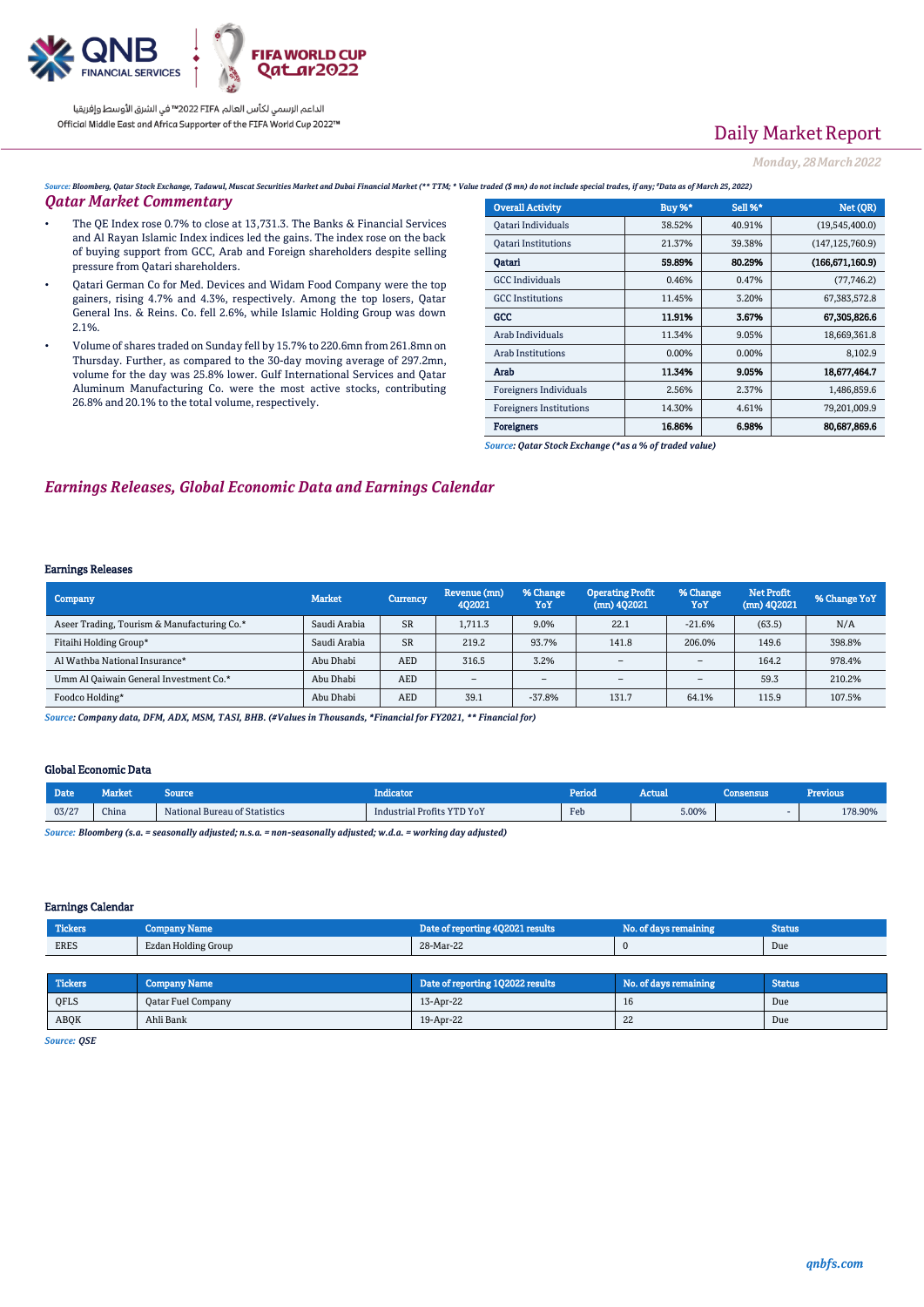

### *Qatar*

- Doha Bank announces the resignation of Chief Executive Officer Doha Bank announced that Mr. Raghavan Seetharaman resigned from his position Chief Executive Officer effective 27/03/2022. (QSE)
- Capital Intelligence: Confirmation of credit rating of Qatar International Islamic Bank at 'A' – Qatar International Islamic Bank has announced that Capital Intelligence has confirmed the credit rating at 'A' with a 'stable' outlook. (QSE)
- Mekdam Holding's AGM approves 35% cash dividend Mekdam Holding Group (MHG) held its Ordinary General Assembly yesterday during which the shareholders approved the proposal of the Board of Directors recommendation to distribute 35 percent cash dividends and 36 percent as bonus shares to the shareholder. The Ordinary General Assembly approved the report of the Board of Directors on the Company's activities, financial position for the year ended 31 December 2021 and the business plan for 2022. The meeting approved the report of the External Auditors on the balance sheet and on the accounts submitted by the Board of Directors and discussed and approved the financial statements for the year ended 31 December 2021. It released from liability the members of the Board of Directors and fixing their fees for the financial year ended 31 December 2021. The meeting elected Tariq Bader Al-Sada a member to the Board of Directors for 3 years. It also discussed and approved the Corporate Governance Report. The meeting appointed Russell Bedford an External Auditor for the Company for the financial year 2022 and fixed the fees. The Extraordinary General Assembly approved the increase of the capital by the number of Bonus shares approved by the AGM's resolution equal to 36 percent amounting to 18,000,000 shares. It allowed the company to borrow from major founders without interest. The Assembly authorized the Chairman of Board of Directors to complete all the necessary procedures to amend the Articles of Association to reflect the foregoing, including the right to attend and sign all the needed documents at the Ministry of justice and Ministry of Commerce and trade and any other official governmental entities. (Peninsula Qatar)
	- Qatar Insurance Company approves distribution of cash dividend of QR0.10 per share - Qatar Insurance Company held its Ordinary and Extraordinary Annual General Assembly Meetings yesterday, where shareholders discussed and approved to distribute a cash dividend of QR0.10 per share and all other agenda items for both the Ordinary and Extraordinary Annual General Assembly Meeting. The meeting discussed and credited the Group's strong performance in 2021 to the successful implementation of the group's strategic plan that aims to de-risk its international operations, expand its low-volatility activities, diversify its business portfolio and drive forward full fledge digitization of Qatar Insurance Company's domestic and MENA operations. Several strategic milestones in 2021 were cited as main contributors to the Group ending the year with a strong financial performance. The meeting also touched upon the Group's future plan. In 2021, Qatar Insurance Company's net profit increased by 400 percent year-on-year to QR630m. The Group's gross written premiums remained stable at QR12.6bn, compared to QR12.20bn in 2020. Over half of the Group's gross written premiums emanate from personal lines insurance written in the Middle East, UK and Continental Europe. In 2021, Qatar Insurance Company's international operations – Qatar Re, Antares, Qatar Insurance Company Europe Limited (QEL) and our Gibraltar- based carriers – accounted for approximately 81 percent of the Group's total gross written premiums. Qatar Insurance Company once again witnessed a strong performance from its primary insurance business in its domestic and MENA operations, which continued to grow to GWP of QR2.4bn, an increase of 5 percent from 2020 providing strong top- and bottom-line results to the Group's performance. The Group's net investment and other income amounted to QR1,125m for 2021, as compared to QR748m, excluding any one-off gains in 2020. On a year-to-year basis, the investment yield, excluding any one-off gains, came at a healthy 5.1 percent, as compared to 3.5 percent for the previous year. The year 2021 was no exception to this rule as we continued our endeavor towards process efficiency and automation, resulting in exceptionally low administrative expense ratio for our core operations of 5.9 percent in 2021. Both global credit rating agencies, Standard & Poor's

# Daily Market Report

*Monday, 28March2022*

and AM Best, reaffirmed the Group's "A" rating with a negative outlook during the year. In December 2021, AM Best affirmed the A (Excellent) financial strength rating and 'a' (Excellent) long-term issuer rating of Qatar Insurance Company and its subsidiary. During the Ordinary Annual General Assembly meeting the following agenda items were approved: Directors Report on the activities and its financial position for the year ended 31 December 2021, and its future plan; The auditor's report for the financial statements 2021; Remuneration policy for 2022 and members' remuneration; Corporate Governance Report; company's balance sheet and its profit & loss statement for the year 2021; appointed the auditors for the Financial Year 2022 and determined their fees and approved cash dividend of 10 percent of the nominal value of share, i.e. 10 dirhams for each share. During the Extraordinary General Meeting the following agenda items were approved: The amendment to the Articles of Association of the Company in accordance with the Commercial Law No.11 of 2015 issued by the Law No. 8 of 2021 in compliance with the directions of Qatar Central Bank, and Qatar Financial Markets Authority and the Company's business requirements; authorized the Chairman or Deputy Chairman of the Board of Directors to individually sign all documents required to amend the Articles of Association of the Company as aforesaid. (Peninsula Qatar)

- QIA, BYJU'S announce MENA focused edtech subsidiary in Doha BYJU'S, the world's leading edtech company and QIA, the sovereign wealth fund of Qatar, have partnered to launch a new edtech business and state-of-the-art research and development centerin Doha. The new entity in Doha will drive research and innovation to create cutting-edge learning solutions customized for students in the MENA region. Byju Raveendran, Founder and CEO of BYJU'S and Mansoor Al Mahmoud, CEO of QIA, signed an MoU in the presence of Deputy Prime Minister and Foreign Minister and Chairman of QIA H E Sheikh Mohammed bin Abdulrahman Al Thani, as well as representatives of BYJU'S, in Doha at the 2022 Doha Forum. Sheikh Mohammed bin Abdulrahman Al Thani, said: "QIA is supporting Qatar's national vision of economic diversification and building a knowledge-based economy. This agreement demonstrates QIA's commitment to enabling innovations that can benefit the young people of our region." (Peninsula Qatar)
- PSA: Qatar trade surplus surges 69.5% YoY in February Qatar's trade surplus saw a 69.5% YoY growth in trade surplus to QR22.41bn this February as the exports of crude and non-crude more than doubled and there was a robust double-digit expansion in the shipments of petroleum gases, according to the official statistics. The rebound in the country's merchandise trade surplus has been enabled by robust jump in shipments to Asian countries, which constituted more than 60% of Qatar's exports during the period in review, said the figures released by the Planning and Statistics Authority. Nevertheless, Qatar's trade surplus showed a 13.5% month-on-month decline in February 2022 as exports fell faster than imports. The country's total exports of goods (including exports of goods of domestic origin and re-exports) were QR31.88bn, showing a stupendous 54.6% surge year-on-year but shrank 10.3% compared to January 2022. In February 2022, Qatar's shipments to China amounted to QR7.06bn or 22.2% of the total exports of the country, followed by Japan QR5.3bn (16.6%), South Korea QR3.72bn (11.7%), India QR3.26bn (10.2%) and the UK QR1.84bn (5.8%). On a yearly basis, Qatar's exports to the UK grew almost 77-fold, those to China more than doubled; and those to Japan and South Korea expanded 46.81% and 1.64% respectively; whereas those to India declined 7.12% in the review period. On a monthly basis, Qatar's exports to India, South Korea and the UK were seen declining 22.01%, 10.58% and 10.24% respectively; while those to Japan and China grew 32.5% and 2.77% respectively in February 2022. (Gulf-Times.com)
- Multilateralism needed more than ever to address challenges Minister of Finance HE Ali bin Ahmed Al Kuwari has said that multilateralism today is needed more than ever to address global challenges. Addressing Doha Forum, the Minister of Finance said that Qatar believes that everybody benefits from interconnected inclusive multilateralism and tries its best to play a role of global team player pursuing, along with its international partners, global public goods. Speaking during the session titled 'Economic Crises and Coordinated Global Recovery Efforts: Towards an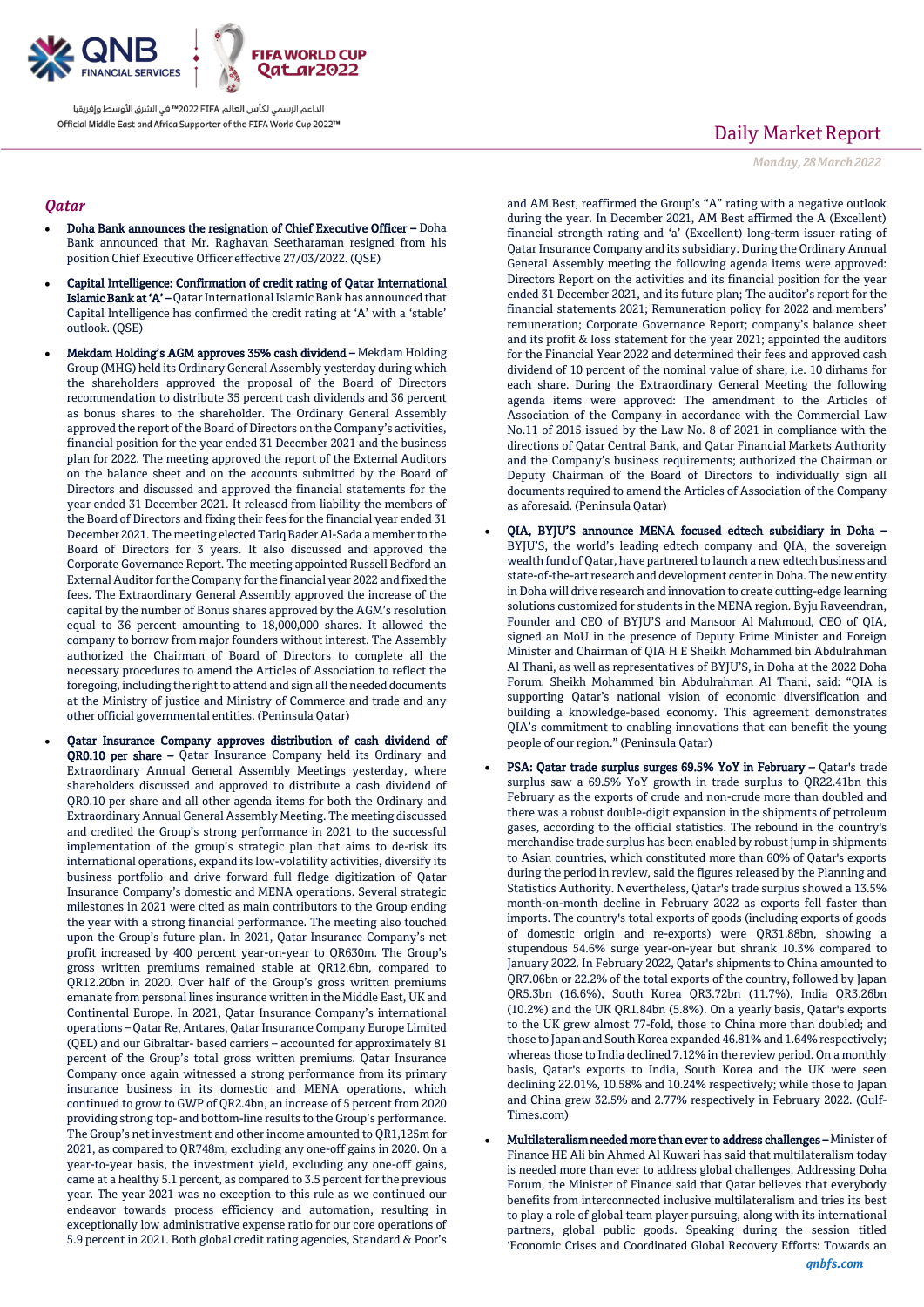

Inclusive Multilateralism', the Minister said that "We need to facilitate mediation and peace and this is what is Qatar has been all about. Highlighting Qatar's role in Afghanistan, Libya and many other countries, the Minister said, "We have been facilitating peaceful solutions". "You always need this multilateralism in a way where you have different roles for everybody. The world will be a good place if such conflicts are resolved in peaceful manners," he added. The minister said that the dire need for renewed inclusive multilateralism was highlighted by the global economic crisis resulting from the COVID-19 pandemic. (Peninsula Qatar)

- QNB Group is official bank sponsor of Smart City Expo Doha 2022 QNB Group, the largest financial institution in the Middle East and Africa announced its sponsorship for the upcoming Smart City Expo Doha as the official Bank Sponsor. The Ministry of Communications and Information Technology (MCIT) organizes this much-awaited event on 29 – 30 March 2022 in Msheireb Downtown Doha under the theme of 'Sustainable Future of Resilience'. This sponsorship comes as part of the Bank's ongoing efforts to support various initiatives aimed at developing a knowledgebased economy and engaging a bigger digital society, thus enhancing Qatar's leading position in regional and global levels in the transition towards smart cities. It also emphasizes the Group's social responsibility efforts as an important pillar of its strategy to enhance the digital transformation plan and provide its customers with the latest solutions and smart banking services, while prioritizing sustainability services. (Peninsula Qatar)
- QatarEnergy becomes an official FIFA Partner for FIFA World Cup Qatar 2022 – QatarEnergy has joined FIFA as an Official Partner of the FIFA World Cup Qatar 2022, which will be held in Qatar between 21 November and 18 December 2022.This partnership is the second by QatarEnergy since teaming with FIFA last November as an Official Partner for the FIFA Arab Cup Qatar 2021Commenting on this occasion, HE Saad Sherida Al Kaabi, the Minister of State for Energy Affairs, the President and CEO of QatarEnergy, said, "QatarEnergy is pleased to partner with FIFA again, this time in support of the iconic FIFA World Cup, which will be held in Qatar and the Middle East for the first time ever. This partnership is a reflection of QatarEnergy's continued support of the sports, and of football in particular as the central attraction of the sporting world. We look forward to a very successful competition and to being part of the effort to welcome the world to Qatar." (Peninsula Qatar)
	- Deputy PM: Regional, global stability a priority for Qatar Deputy Prime Minister and Minister of State for Defense Affairs HE Dr. Khalid bin Mohamed Al Attiyah said regional and global stability remains a major priority for Qatar, hence, its insistence on diplomacy, mediation and strong alliances. Speaking at a panel session- which also featured Turkish Defense Minister HE Hulusi Akar, and NATO Assistant Secretary-General for Defense Policy and Planning Patrick Turner- on 'The Evolving Landscape of Strategic Alliances,' Attiyah said, "We are from a region where we under-stand the importance of alliances and being a part of a bigger alliance. "For my country, we have a responsibility to our people and the world. We are maybe the second largest energy exporter, so we have an obligation. (Peninsula Qatar)
	- QFZA chairman discusses sustainable development in free zones at Doha Forum – Minister of State and Qatar Free Zones Authority (QFZA) Chairman HE Ahmad Al Sayed participated in a panel discussion at Doha Forum 2022 to discuss the collaboration of governments and the private sector in developing free zones in pursuit of local, regional and global sustainability. The panel discussion "Creating Sustainable Growth in the Gulf as the World Transitions to Net Zero", was moderated by Lord Mandelson - Co-founder and Chairman of Global Counsel. Panelists in the discussion session from leading global organizations and companies included Spark Cognition Founder and CEO Amir Husain, Aspiration President of International Steve Glickman, Chairman of Force for Good and Co-founder of Greater Pacific Capital Ketan Patel and Head of Corporate Development at Plastic Energy Ying Staton. The session was also attended by leading stakeholders and experts from local, regional and global entities and companies. The panel session explored issues related to economic diversification in the GCC. This is in addition to the role that development and economic diversification institutions are playing worldwide in supporting sustainable development by delivering a diverse

## Daily Market Report

### *Monday, 28March2022*

set of solutions, products & services. The panel also discussed the importance of the role that governments in the GCC and the world should play in developing and promoting policies related to sustainability and encouraging the participation of the private sector in this role and its dissemination through the proper responsible institutions. On the other hand, the speakers also discussed ways by which governments and the private sector can cooperate and work together to assist free zones in achieving this global and local sustainability, and therefore, contributing to efforts of reaching net-zero by 2050. (Qatar Tribune)

- French FM applauds flexibility and creativity of Qatari diplomacy Minister for Europe and Foreign Affairs of the French Republic HE Jean-Yves Le Drian applauded the efforts exerted by the State of Qatar in resolving many regional and international issues, and high-lighted particularly the flexibility and creativity that characterize its diplomacy, under the leadership of Amir HH Sheikh Tamim bin Hamad Al Thani. Speaking at the closing session of Doha Forum 2022 yesterday, the French Foreign Minister underlined that this flexibility and creativity of the State of Qatar was demonstrated during the Afghan crisis, praising the diplomatic efforts exerted by the State of Qatar and its cooperation in evacuating French and Afghan citizens. He noted that his visit to Qatar today is the 24th as a French minister, which reflects the strength and diversity of the bilateral relations, and the convergence of views, evaluation and work between the two countries in the international arena. The French Foreign Minister expressed appreciation for the Qatari diplomatic efforts in resolving many issues in the region, praising the efforts made to reach solutions to the Chadian crisis by embracing the Chadian peace negotiations. In this context, he affirmed the great trust that exists between his country and the State of Qatar. (Peninsula Qatar)
- Woqod launches new mobile application As part of its endeavor to provide better service to its customers, Qatar Fuel Company (Woqod), has launched a new version of its mobile application, through which it offers many new and useful features. It has become easier now to book an appointment for the technical inspection at Fahes, pay its fees, and obtain its reports, as well as the case with charging the balance of the Prepaid Woqode tag, and the ability to locate the nearest petrol station, Car Service Centers, Sidra stores or even Shafaf gas cylinder sales sites, in addition to Woqod's promotions, fuel prices and stock prices that are constantly updated. Giving top priority to customers' feedback, Woqod has provided, through its new application, a special section that allows customers to direct their feedback and observations and get a response to them with ease. (Peninsula Qatar)
- Minister of Finance meets IMF managing director HE the Minister of Finance Ali bin Ahmed al-Kuwari met yesterday with the IMF managing director Kristalina Georgieva, on the sidelines of her participation in the Doha Forum 2022. The meeting dealt with reviewing the latest developments as well as the economic challenges the world is facing at the regional and international levels. (Gulf-Times.com)
- Qatar International Court leads panel on environmental law at Doha Forum – The Qatar International Court and Dispute Resolution Centre (QICDRC) held a panel discussion titled 'Litigation to Enforcement: Mobilizing the Rule of Law in Response to the Climate Crisis' at the 20th edition of the Doha Forum Sunday. Addressing one of this year's Doha Forum focus areas, climate change, and sustainability, the panelists discussed the importance of enforcement of environmental laws to mitigate the global effects of climate change. On the future of greenhouse gas emissions, Professor Sir Brian Hoskins, Royal Society fellow and chair of the Grantham Institute for Climate Change at Imperial College London, said: "Net-zero is the only way to stop the global temperature increase, which would effectively cause sea levels to rise for centuries." (Gulf-Times.com)

### *International*

 Biden to propose a minimum tax on billionaires as part of 2023 budget – US President Joe Biden will propose a minimum tax on billionaires as part of the fiscal 2023 budget that is expected to be unveiled on Monday, a document released by the White House showed. Biden's "Billionaire Minimum Income Tax" would set a 20% minimum tax rate on households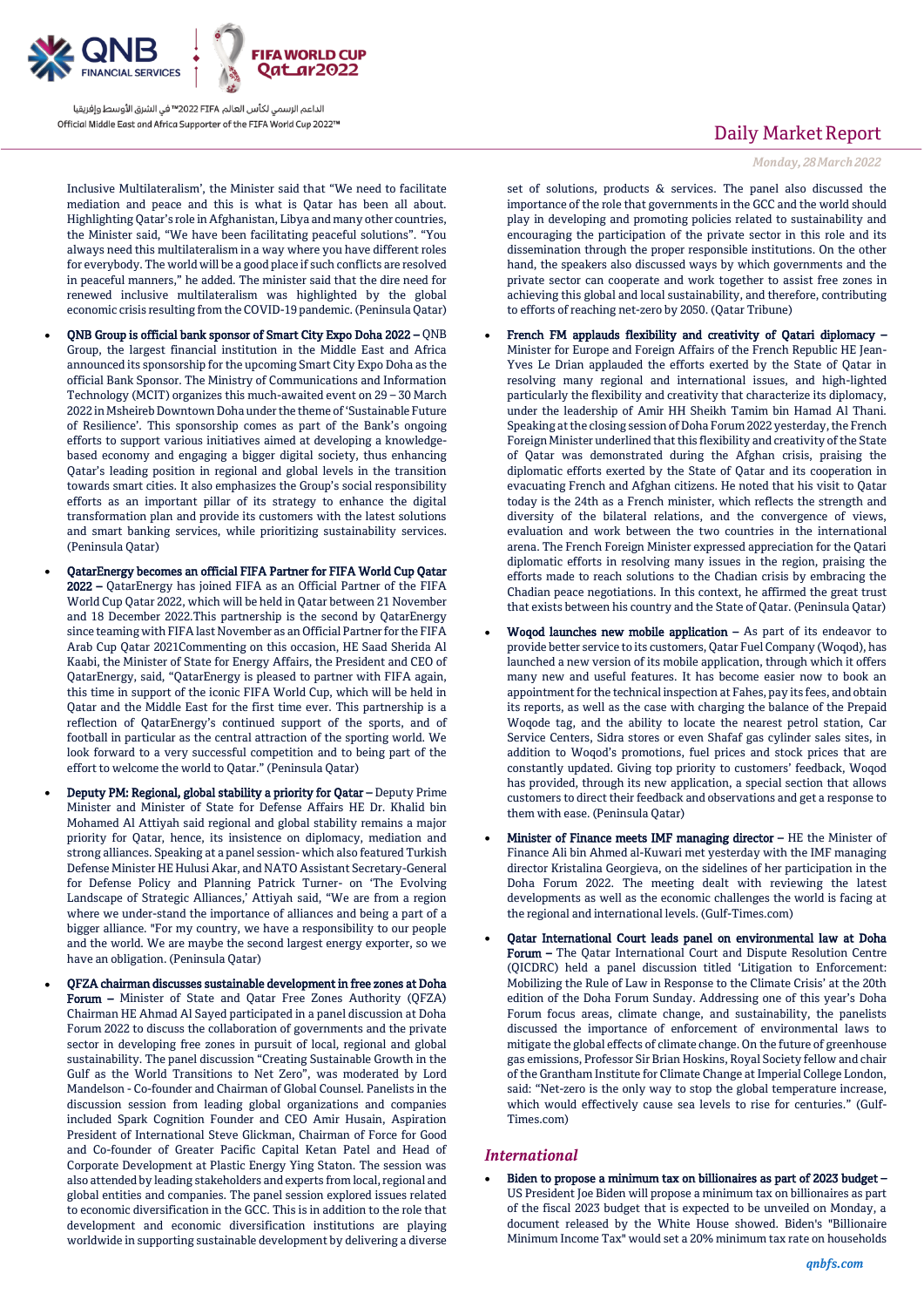

worth more than \$100mn, in a plan that would mostly target the USs' more than 700 billionaires, according to a White House fact sheet released on Saturday. The plan would require such households to pay the minimum tax of 20% on all of their income including unrealized investment income that is now untaxed, the fact sheet said. The tax will help reduce the budget deficit by about \$360bn in the next decade, the fact sheet added. Senate Democrats last autumn had proposed a billionaire's tax to help pay for Biden's social and climate-change known as "Build Back Better" although the spending package did not move forward due to insufficient support in the Senate. (Reuters)

- UK may provide more help to households on energy bills The British government could provide another multi-billion-pound package to help shield households from a further jump in energy bills later this year after its latest budget was criticized for not going far enough, the Sunday Times reported. Finance minister Rishi Sunak announced a package of statebacked loans to energy providers and a rebate on local taxes in February to help soften the blow from a 54% hike in energy prices that comes into force in April. For the average household, prices will rise to 1,971 pounds (\$2,600) a year in April, the same month that taxes rise, but with global gas prices continuing to surge, analysts have said that the regulatory price cap could increase by another 30%. The Sunday Times said the offices of Prime Minister Boris Johnson and Sunak had signaled that the state would step in to cover up to half of any increase in energy costs. (Reuters)
- Germany's Scholz says energy independence means higher costs Germany's decision to become more energy independent due to Russia's invasion of Ukraine it will have to accept higher energy costs, Chancellor Olaf Scholz said on Sunday. Scholz told public broadcaster ARD it would not help to keep Germany's nuclear power plants running longer, but he noted that the timing of the country's plan to exit from coal was dependent on how quickly it made progress in expanding renewable energy. (Reuters)
- China industrial profits up but mired in single-digit growth Profit growth at China's industrial firms accelerated in January-February in line with other signs of momentum in the economy, although the outlook clouded by COVID-19 outbreaks and the war in Ukraine is stoking calls for supportive measures. Profits rose 5.0% in from a year earlier, up from a 4.2% gain in December, the National Bureau of Statistics (NBS) said on Sunday. The growth in January-February was driven by surging profits in the energy and raw materials sectors, thanks to higher prices of commodities such as crude oil and coal. January and February data are typically combined to smooth out distortions from the Lunar New Year holiday, which can fall in either month. Downstream, monthly profit growth among other industrial firms has been weighed down by high raw material costs, languishing in the single digits since November. The slightly faster industrial profit growth was in step with improvement in NBS data on industrial output, retail sales, and fixed-asset investment in January-February, suggesting the impact of recent policy measures was starting to be felt. Still, challenges have emerged this year including China's most serious COVID outbreak since early in the pandemic in 2020, driven by the Omicron variant, threatening to disrupt local economies and further chill consumer spending. "The gap between upstream and downstream profit margins widened as downstream profit margins fell further," Goldman Sachs analysts wrote in a note. (Reuters)

### *Regional*

 Korea, Arab nations to resume free trade talks after 13 years – Korea and a group of Arab countries will resume talks for their free trade deal this week after a 13-year hiatus in a move to forge deeper economic ties, Seoul's industry ministry said Sunday. Korea and the Gulf Cooperation Council (GCC) will began the fourth round of official talks for a bilateral free trade agreement (FTA) in Seoul on Monday for a four-day run, according to the Ministry of Trade, Industry and Energy. The GCC involves six countries: the UAE, Bahrain, Saudi Arabia, Oman, Qatar and Kuwait. Korea and the GCC agreed to push for a trade agreement in 2007 and had three rounds of talks between 2008 and 2009. But the negotiations have since stalled after the council announced the suspension in 2010. (Bloomberg)

## Daily Market Report

*Monday, 28March2022*

- Doha Forum 2022 Discusses Ways to Create Sustainable Growth in the Gulf as World Transitions to Net Zero - The panel discussion "Creating Sustainable Growth in the Gulf as the World Transitions to Net Zero", which was held on the second and last day of Doha Forum 2022, discussed the collaboration of governments and private sector in developing free zones in pursuit of local, regional and global sustainability. The panel session explored issues related to economic diversification in the GCC. This is in addition to the role that development and economic diversification institutions are playing worldwide in supporting sustainable development by delivering a diverse set of solutions, products and services. The panel also discussed the importance of the role that governments in the GCC and the world should play in developing and promoting policies related to sustainability, and encouraging the participation of the private sector in this role and its dissemination through the proper responsible institutions. On the other hand, the speakers also discussed ways by which governments and private sector can cooperate and work together to assist free zones in achieving this global and local sustainability, and therefore, contributing to efforts of reaching net zero by 2050. (Bloomberg)
- Saudi Foreign Minister stresses importance of collective action to face global challenges – HH Minister of Foreign Affairs of the Kingdom of Saudi Arabia Prince Faisal bin Farhan bin Abdullah affirmed that the coronavirus pandemic highlighted the importance of multilateral action, stressing that no challenge can be faced alone, including the climate and economic challenges, as well as the Russian-Ukrainian war, all of which cannot be overcome without joint action. Speaking at the opening session of the Doha Forum today, HH the Saudi Foreign Minister stressed the importance of commitment and participation between different countries in setting the international agenda, and making sure that it meets the needs of everyone; noting that his country is working with its partners and those close to it on the international scene to be more effective in setting this international agenda with the aim of providing quality education, clean water, education in rural areas and even conflict resolution, among others. At the same time, he stressed the importance of cooperation and partnership as mediating powers and as developing countries in addressing these challenges so as not to face a "very difficult future." (Gulf times)
- Big S&P credit ratings boost for Saudi Arabia Leading rating agency Standard & Poors has upgraded its outlook for the Saudi Arabian economy from stable to positive with A- / A-2 credit ratings, reported SPA. At the same time, it confirmed its short- and long-term sovereign credit assessment at "A- / A-2", it stated. Such positive expectations reflect the improvement of the kingdom's gross domestic product and its mediumterm general budget related to recovery from the Covid-19 pandemic in addition to developments at the oil industry sector and continuation of government reforms program, it added. (Zawya)
- Union Minister Goyal: India, UAE trade pact may come into force from May 1 – The free trade agreement between India and the UAE is likely to come into effect from May 1 this year, under which domestic exporters of as many as 6,090 goods from sectors like textiles, agriculture, dry fruits, gem and jewelry would get duty-free access to the UAE market, Commerce and Industry Minister Piyush Goyal said on Sunday. The Comprehensive Economic Partnership Agreement (CEPA) was signed by India and the UAE in February which aims to boost bilateral trade to USD 100bn in the next five years from current USD 60bn. The minister said that the detailed text of the pact has been released in public domain and now we are trying to complete all our paperwork, all the customs notifications expeditiously. We hope it can be operationalized by May 1, 2022. Overall, the UAE is offering duty elimination on over 97% of its products which account for 99% of Indian exports here in value terms. (Bloomberg)
- AD Ports, Kuwait General Administration of Customs sign MoU to establish virtual trade corridor - AD Ports Group today announced the signing of a Memorandum of Understand (MoU) with the Kuwait General Administration of Customs to establish a new virtual trade corridor between the UAE and Kuwait, under the supervision of Department of Economic Development – Abu Dhabi (ADDED). The signing took place in Kuwait following a visit by DED's Logistics Committee, under the patronage of Abdulwahab Al Rushaid, Minister of Finance and Minister of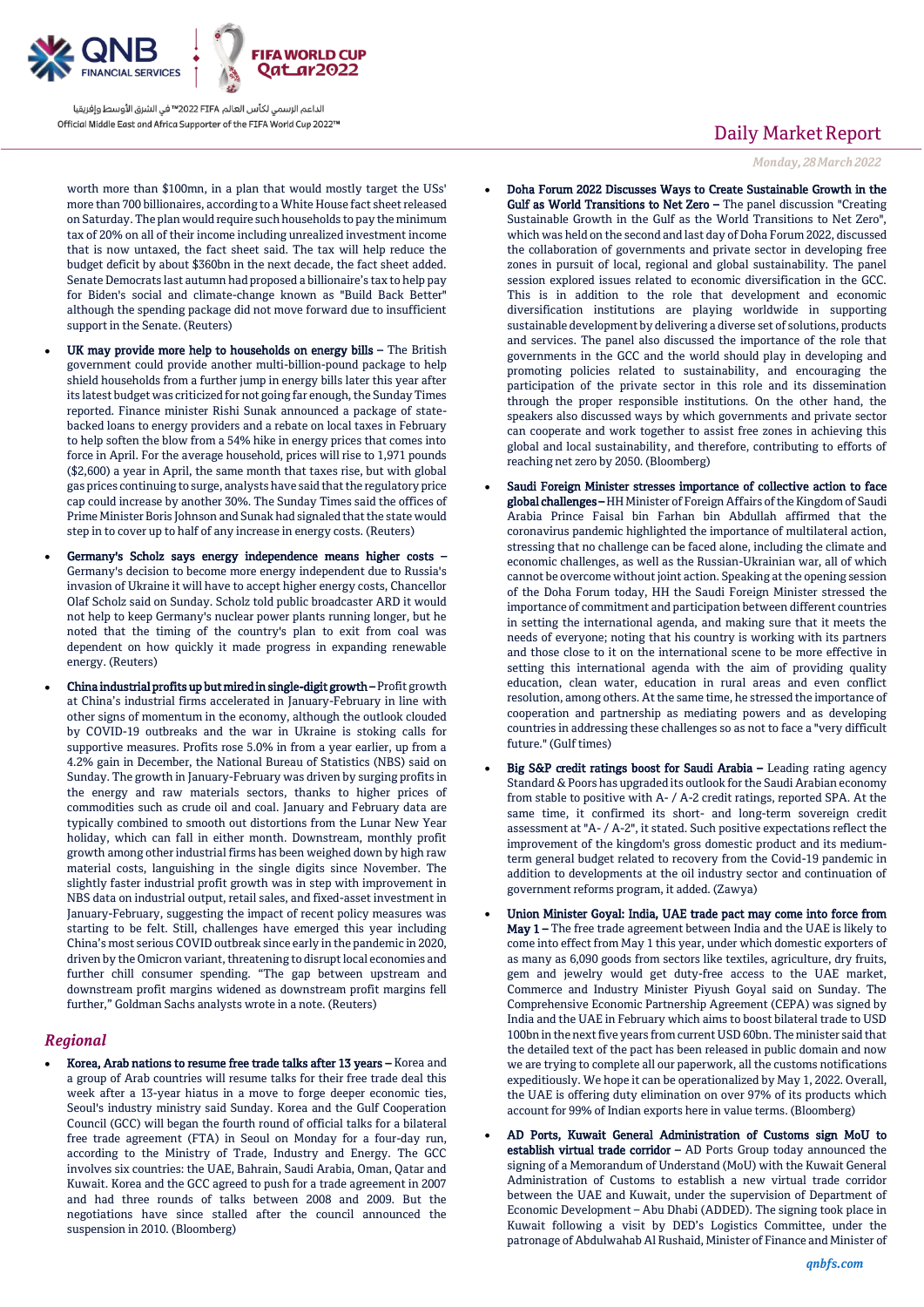

State for Economic Affairs and Investments - Kuwait and in presence of Dr. Matar Hamed Al Neyadi, UAE Ambassador to Kuwait. The MoU was signed by Capt. Mohamed Juma Al Shamisi, Managing Director and Group CEO of AD Ports Group, and Suleiman Abdul Aziz Al Fahd, Director of the General Administration of Customs - Kuwait. Under the MoU, Maqta Gateway, AD Ports Group's digital arm, will develop the new virtual trade corridor based upon its Advanced Trade & Logistics Platform (ATLP), under the supervision of ADDED, establishing new policies, procedures and systems integrations to support a virtual trade corridor that will further simplify and facilitate cross -border trade. (Bloomberg)

- CAA to open sector for private investment in Oman With flights and passenger traffic rising once again, Civil Aviation Authority (CAA) wants to use the opportunity to bolster the sector by opening it up for private investments. Naif bin Ali al Abri, chairman of CAA, presented an overview of the authority's broad vision for the sector in 2022 on Thursday. CAA plans to prepare a national aviation safety plan and update the Civil Aviation Strategy 2030 this year. Under its plans to open up the sector for local and international investments, Abri informed that the authority in considering usufruct rights for investors to use land and buildings owned by the CAA for aviation -related activities. In this regard, the authority plans to explore the potential of granting concessions in the management and operations of local airports and aviation -related services to private operators and investors. (Zawya)
- OPES 2022 provides impetus to Oman's energy sector The Oman Petroleum & Energy Show (OPES), in line with the sultanate's energy transition strategy to shift to a sustainable, green, and circular economy, providing a significant impetus to the energy sector. The three -day national -level event that focused on the future of energy and came to a successful close on March 23, 2022 and witnessed a footfall of over 15,500 visitors. Dedicated to serving the varying demands of the oil and gas industry, the exhibition also featured a special conference organized by SPE which was themed 'Shaping the Future of the Energy Industry' and was chaired by Conference Chairperson and Director -General of Exploration and Production of Oil and Gas at the Ministry of Energy and Minerals Saleh Al Anboori. (Zawya)
- Oman turns to free zones to attract foreign investors His Majesty Sultan Haitham bin Tarik's Royal Decree issued to expand free zones in Oman is a step in the right direction to boost the economy and attract much needed foreign investments to the country. The free zones in Muscat, Salalah, Sohar and Duqm will help diversify the state income and bring in prospective trading partners. Experts say the move marks a significant shift as Oman seeks to align itself with international standards and move towards a global investment scenario. "The free zones will bring in huge economic benefits to the country," said Peter Hays, a former senior banker at Citigroup. "The move will align Oman with global financial standards and move forward to partner with the biggest international investors. This is what is needed right now to help diversify away from the backbone of the economy that relies heavily on energy income." (Zawya)
- Bahrain's Infracorp lists \$900mn green sukuk on London Exchange Infracorp has announced the issuance of a \$900mn sukuk, the first -ever green sukuk issued by a Bahraini entity, which has been listed on London Stock Exchange. Hisham Alrayes, Chairman of Infracorp commented: "This sukuk will enable positive and sustainable impact on the infrastructure development sector across the Gulf, North Africa and South Asian regions and is a response to the market's appetite for opportunities that generate returns also in addition to participating in leaving a significant and tangible ESG impact." He added: "With green sukuks growing by more than 17% YoY in 2021 to \$15bn and expected to remain a key theme of the Islamic finance market in 2022, sukuk issuance activity is expected to stand between \$160 and \$170bn in 2022, according to Moody's. We therefore anticipate a growing investor appetite for ESG and for green sukuks throughout the ongoing economic headwinds." (Zawya)

## Daily Market Report

*Monday, 28March2022*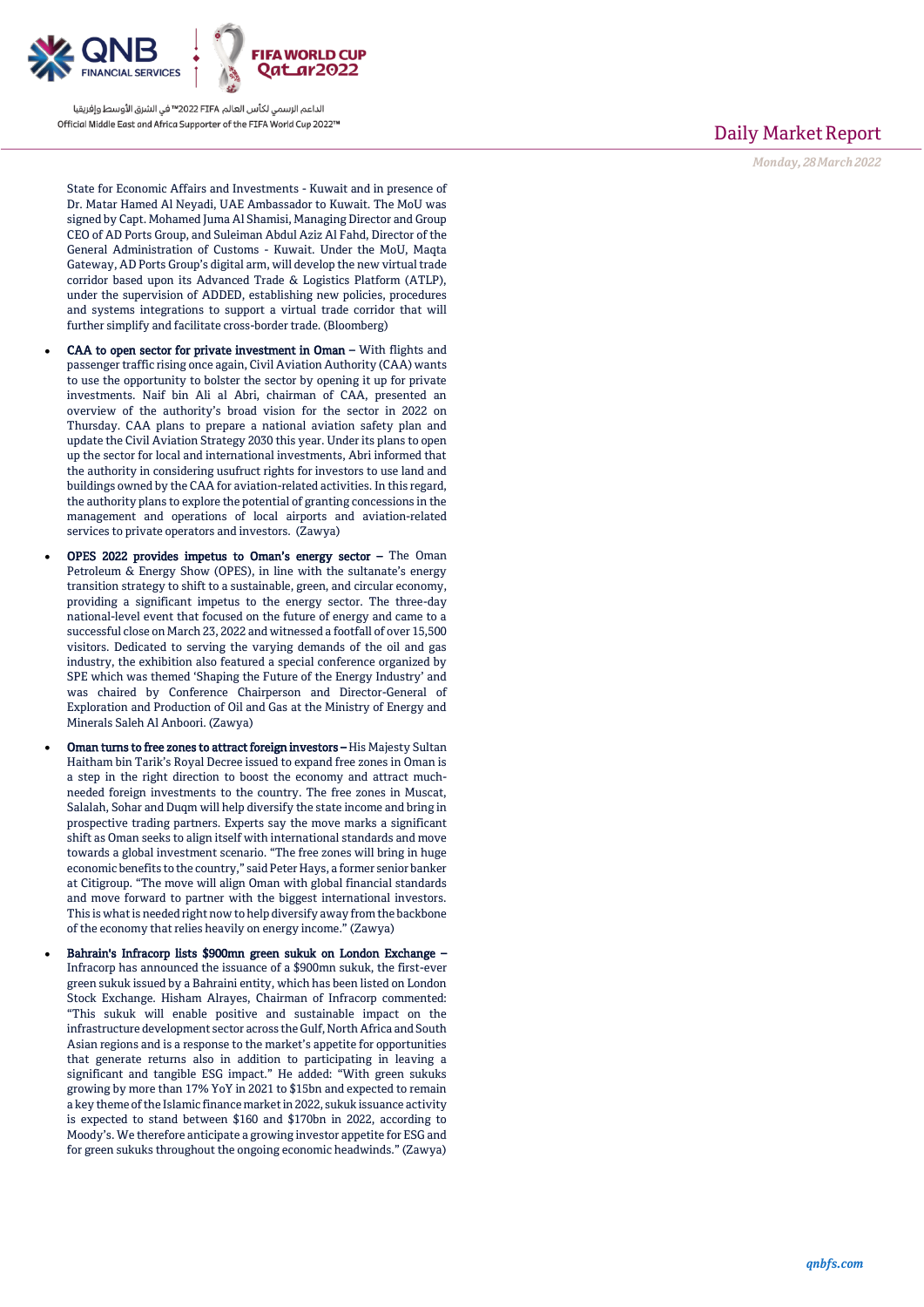

# Daily Market Report

*Monday, 28March2022*

## *Rebased Performance*



*Daily Index Performance*



*Source: Bloomberg*

| Close ( \$) | 1D%   | WTD%  | YTD%  |
|-------------|-------|-------|-------|
| 1,957.69    | 0.7   | 1.9   | 7.0   |
| 25.53       | 1.7   | 2.3   | 9.5   |
| 119.03      | (2.1) | 10.3  | 53.0  |
| 112.34      | (2.3) | 7.3   | 49.4  |
| 5.26        | 0.0   | 7.3   | 48.9  |
| 146.25      | (1.0) | 7.5   | 30.3  |
| 168.25      | (2.3) | 5.3   | 20.8  |
| 1.10        | (0.1) | (0.5) | (3.3) |
| 122.35      | 1.0   | 2.7   | 6.3   |
| 1.32        | (0.1) | 0.1   | (2.5) |
| 1.08        | 0.0   | 0.2   | (1.9) |
| 0.75        | 0.2   | 1.3   | 3.4   |
| 98.79       | 0.2   | 0.6   | 3.3   |
| 118.69      | 0.0   | 0.0   | 58.9  |
| 0.21        | 0.0   | 4.0   | 15.4  |
|             |       |       |       |

*Source: Bloomberg*

| <b>Global Indices Performance</b>                                                       | <b>Close</b> | 1D%*  | WTD%* | YTD%*  |
|-----------------------------------------------------------------------------------------|--------------|-------|-------|--------|
| <b>MSCI</b> World Index                                                                 | 3,041.48     | 1.0   | 1.0   | (5.9)  |
| DJ Industrial                                                                           | 34,707.94    | 1.0   | (0.1) | (4.5)  |
| <b>S&amp;P 500</b>                                                                      | 4,520.16     | 1.4   | 1.3   | (5.2)  |
| NASDAQ 100                                                                              | 14,191.84    | 1.9   | 2.1   | (9.3)  |
| STOXX 600                                                                               | 453.07       | (0.3) | (0.9) | (10.3) |
| <b>DAX</b>                                                                              | 14,273.79    | (0.2) | (1.5) | (12.7) |
| <b>FTSE 100</b>                                                                         | 7,467.38     | (0.2) | 0.7   | (1.6)  |
| <b>CAC 40</b>                                                                           | 6,555.77     | (0.5) | (1.6) | (11.5) |
| Nikkei                                                                                  | 28,110.39    | (0.8) | 2.1   | (8.1)  |
| <b>MSCI EM</b>                                                                          | 1,136.95     | (0.3) | 1.2   | (7.7)  |
| <b>SHANGHAI SE Composite</b>                                                            | 3,250.26     | (0.6) | (0.1) | (10.9) |
| <b>HANG SENG</b>                                                                        | 21,945.95    | (0.9) | 2.5   | (6.5)  |
| <b>BSE SENSEX</b>                                                                       | 57,595.68    | 0.2   | (0.9) | (3.4)  |
| Bovespa                                                                                 | 1,19,052.91  | 2.2   | 7.3   | 31.2   |
| <b>RTS</b><br>$\alpha$ and $\alpha$ and $\alpha$ and $\alpha$ and $\alpha$ and $\alpha$ | 852.64       | (9.0) | (9.0) | (46.6) |

*Source: Bloomberg (\*\$ adjusted returns)*